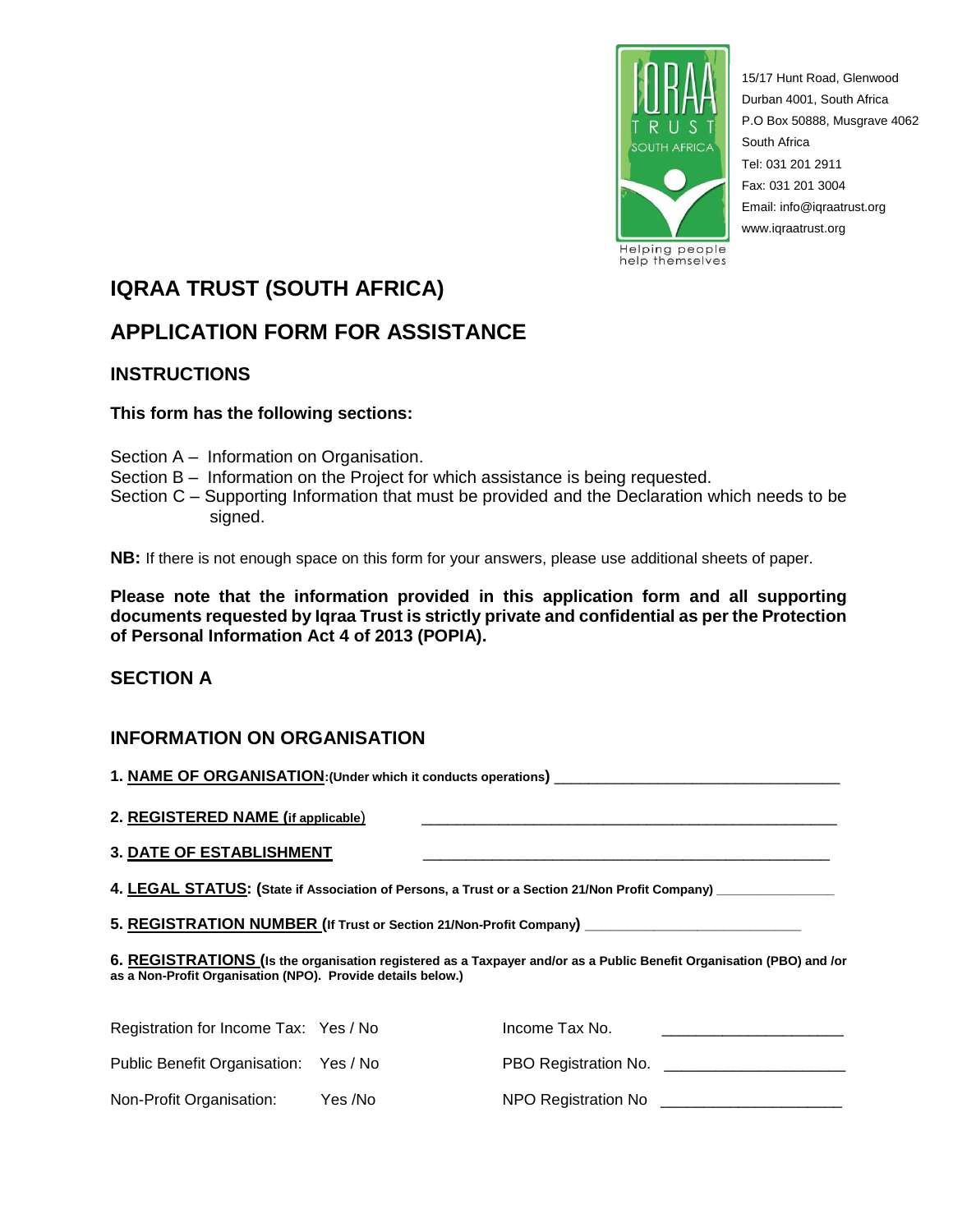## 7. SECTION 18 APPROVAL



Does the Organisation have Approval in terms of Section 18A of the Income Tax Act? Yes / No

| 8. ADDRESSES                           |                 |                                                                                                                                                   |
|----------------------------------------|-----------------|---------------------------------------------------------------------------------------------------------------------------------------------------|
| <b>PHYSICAL</b>                        |                 | REGISTERED ADDRESS POSTAL<br><u> 2000 - Jan James James (f. 1980).</u> 1992 - 1992 - 1992 - 1993 - 1994 - 1994 - 1994 - 1994 - 1994 - 1995 - 1996 |
|                                        |                 |                                                                                                                                                   |
|                                        |                 |                                                                                                                                                   |
| 9. CONTACT DETAILS OF ORGANISATION     |                 |                                                                                                                                                   |
| TELEPHONE: _______________________     |                 | FAX: _________________________                                                                                                                    |
|                                        |                 |                                                                                                                                                   |
| <b>10. CONTACT PERSON</b>              |                 |                                                                                                                                                   |
|                                        |                 |                                                                                                                                                   |
|                                        |                 |                                                                                                                                                   |
|                                        |                 |                                                                                                                                                   |
| E-mail:                                |                 |                                                                                                                                                   |
| 11. TRUSTEES/DIRECTORS/OFFICE BEARERS: |                 |                                                                                                                                                   |
| <b>NAME</b>                            | <b>POSITION</b> | <b>CONTACT TELEPHONE NO.</b>                                                                                                                      |
|                                        |                 |                                                                                                                                                   |
|                                        |                 |                                                                                                                                                   |
|                                        |                 |                                                                                                                                                   |
|                                        |                 |                                                                                                                                                   |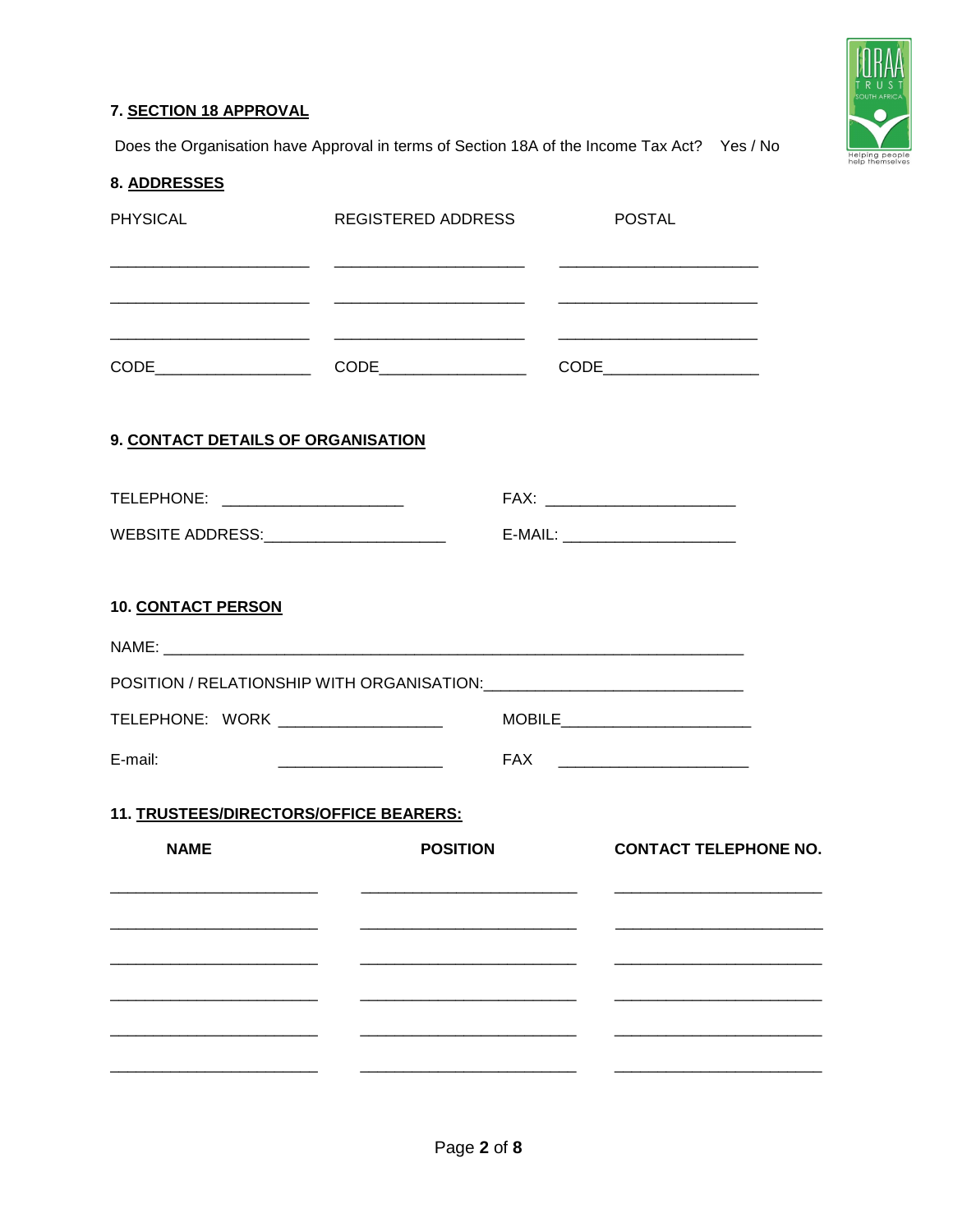## **12. EXECUTIVE MANAGEMENT AND KEY PERSONNEL**

| <b>NAME</b>                   | <b>POSITION</b>                     | <b>CONTACT TELEPHONE NO</b>                                                                                        |
|-------------------------------|-------------------------------------|--------------------------------------------------------------------------------------------------------------------|
|                               |                                     |                                                                                                                    |
|                               |                                     |                                                                                                                    |
|                               |                                     |                                                                                                                    |
|                               |                                     |                                                                                                                    |
|                               |                                     |                                                                                                                    |
|                               | box)                                | 13. MAIN SECTOR OF ACTIVITY (Indicate the main sectors of activity of your organisation by ticking the appropriate |
| <b>Education and Training</b> |                                     |                                                                                                                    |
| Health                        |                                     |                                                                                                                    |
|                               | Welfare and Social Development      |                                                                                                                    |
| <b>Disaster Relief</b>        |                                     |                                                                                                                    |
|                               | <b>Environmental Sustainability</b> |                                                                                                                    |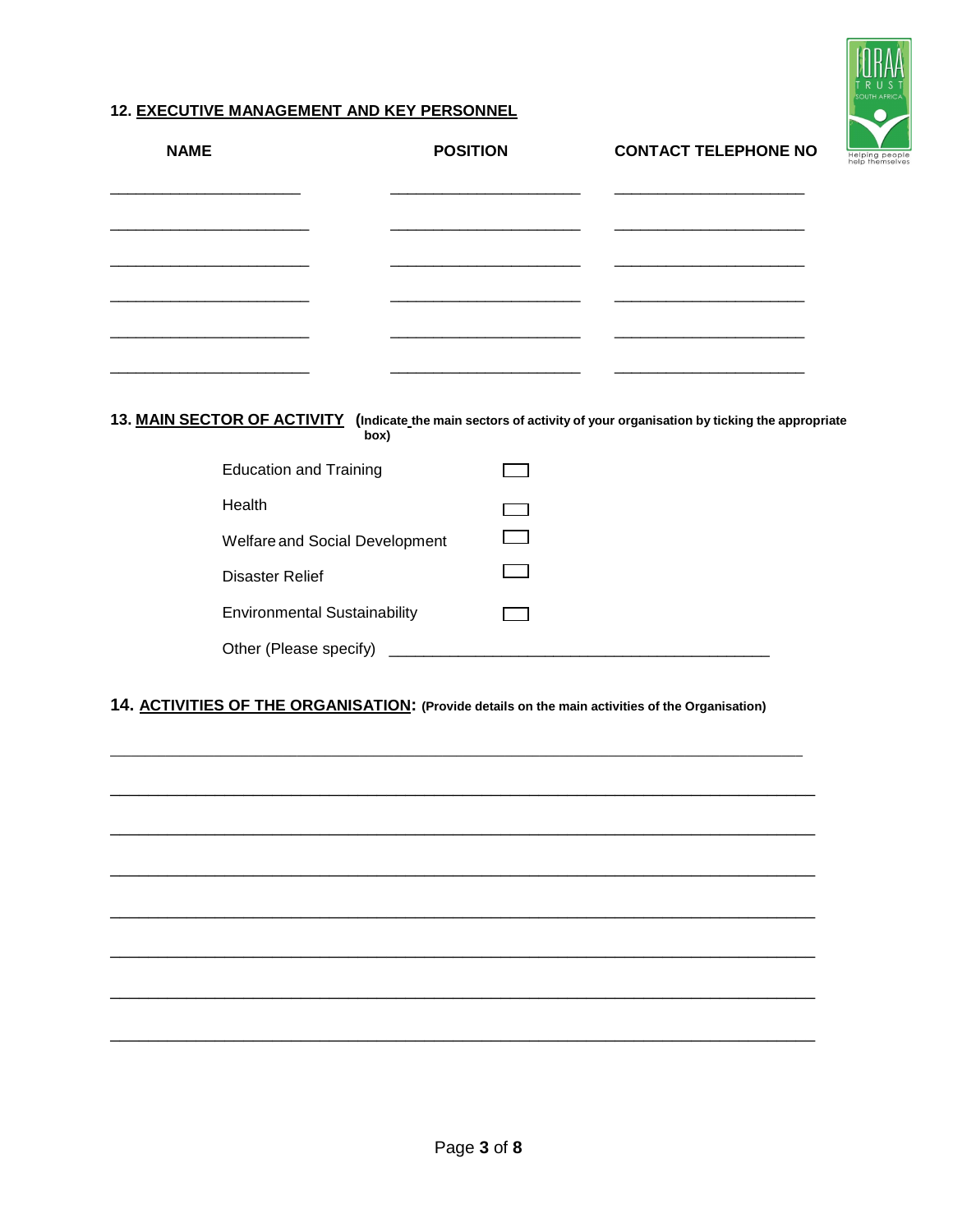#### **15. HAS YOUR ORGANISATION ENCOUNTERED ANY INTERNAL FRAUD?**



If **yes**, please provide a brief description of what fraud occurred, how was this dealt with and what new measures have been introduced to mitigate this risk?

#### **16. USE OF THE SERVICES OF A FUNDRAISER OR FUND RAISING AGENCY**

Does your organisation utilise the services of an outside fundraiser or fundraising agency?

 If **yes**, then please advise if this application falls under the arrangement with the fundraiser or agency and the basis on which the fundraiser or agency will be remunerated should Iqraa Trust approve any funding.

#### **17. PERSONNEL**

 **(Please provide information on the number of paid staff and volunteers in your organisation)**

 **\_\_\_\_\_\_\_\_\_\_\_\_\_\_\_\_\_\_\_\_\_\_\_\_\_\_\_\_\_\_\_\_\_\_\_\_\_\_\_\_\_\_\_\_\_\_\_\_\_\_\_\_\_\_\_\_\_\_\_\_\_\_\_\_\_\_\_\_\_\_\_\_\_\_\_\_\_\_\_\_\_\_**

 **\_\_\_\_\_\_\_\_\_\_\_\_\_\_\_\_\_\_\_\_\_\_\_\_\_\_\_\_\_\_\_\_\_\_\_\_\_\_\_\_\_\_\_\_\_\_\_\_\_\_\_\_\_\_\_\_\_\_\_\_\_\_\_\_\_\_\_\_\_\_\_\_\_\_\_\_\_\_\_\_\_\_**

|                    | <b>PAID STAFF</b> |             | <b>VOLUNTEERS</b> |             | <b>TOTAL</b> |
|--------------------|-------------------|-------------|-------------------|-------------|--------------|
|                    | <b>FEMALE</b>     | <b>MALE</b> | <b>FEMALE</b>     | <b>MALE</b> |              |
| Full time          |                   |             |                   |             |              |
| Part time          |                   |             |                   |             |              |
| <b>Total Staff</b> |                   |             |                   |             |              |

#### **18. GEOGRAPHIC AREA OF OPERATIONS**

Does your Organisation operate nationally? YES NO IF not then please provide the name of the Province/s where your Organisation provides its services.

\_\_\_\_\_\_\_\_\_\_\_\_\_\_\_ \_\_\_\_\_\_\_\_\_\_\_\_\_\_\_ \_\_\_\_\_\_\_\_\_\_\_\_\_\_\_ \_\_\_\_\_\_\_\_\_\_\_\_\_\_

#### **19. PREVIOUS FUNDING BY IQRAA TRUST OR ALBARAKA BANK**

**Were you funded previously by Iqraa Trust, Albaraka Bank or the South African Muslim Charitable Trust? ........ If yes, please provide the following information:**

| <b>YEAR</b>  | <b>AMOUNT</b> | <b>TYPE*</b> | <b>INSTITUTION**</b> | <b>PURPOSE</b> |
|--------------|---------------|--------------|----------------------|----------------|
|              |               |              |                      |                |
|              |               |              |                      |                |
|              |               |              |                      |                |
| <b>TOTAL</b> |               |              |                      |                |

**\* State if the assistance was in form of a loan or a grant**

**\*\* State if funding was provided by Iqraa Trust, Albaraka Bank or the South African Muslim Charitable Trust.**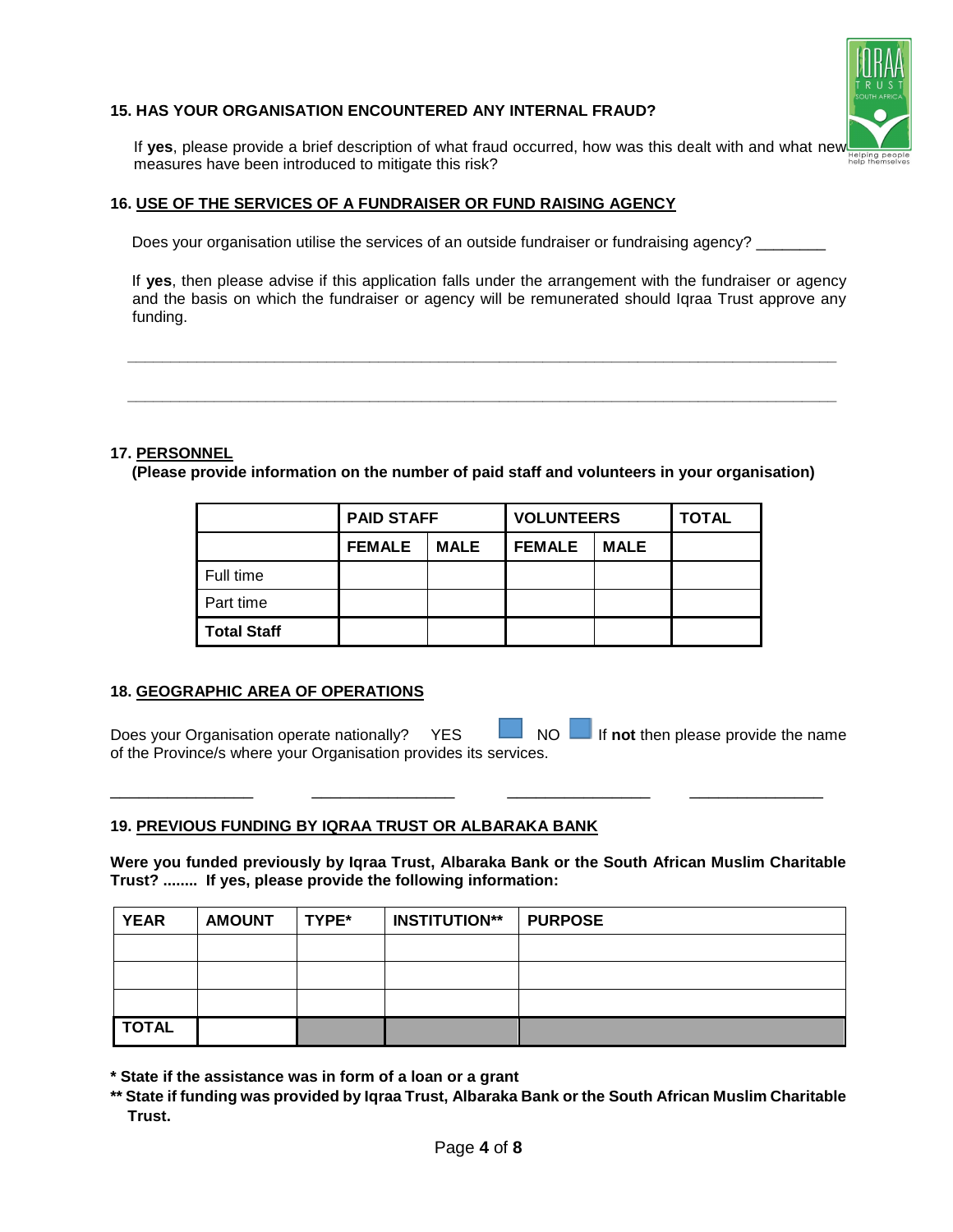## 21. MISSION IN ORGANISATIONS OWN WORDS



## 22. MAJOR OBJECTIVES IN THE ORGANISATION'S OWN WORDS

## 23. DONORS OF MORE THAN R 20 000 FOR CURRENT FINANCIAL YEAR

|    | <b>NAME OF DONOR</b> | <b>AMOUNT</b> | <b>PAID/PENDING</b> | <b>DATE</b> |
|----|----------------------|---------------|---------------------|-------------|
|    |                      |               |                     |             |
| 2. |                      |               |                     |             |
| 3. |                      |               |                     |             |
| 4. |                      |               |                     |             |
| 5. |                      |               |                     |             |
| 6. |                      |               |                     |             |
|    |                      |               |                     |             |
| 8. |                      |               |                     |             |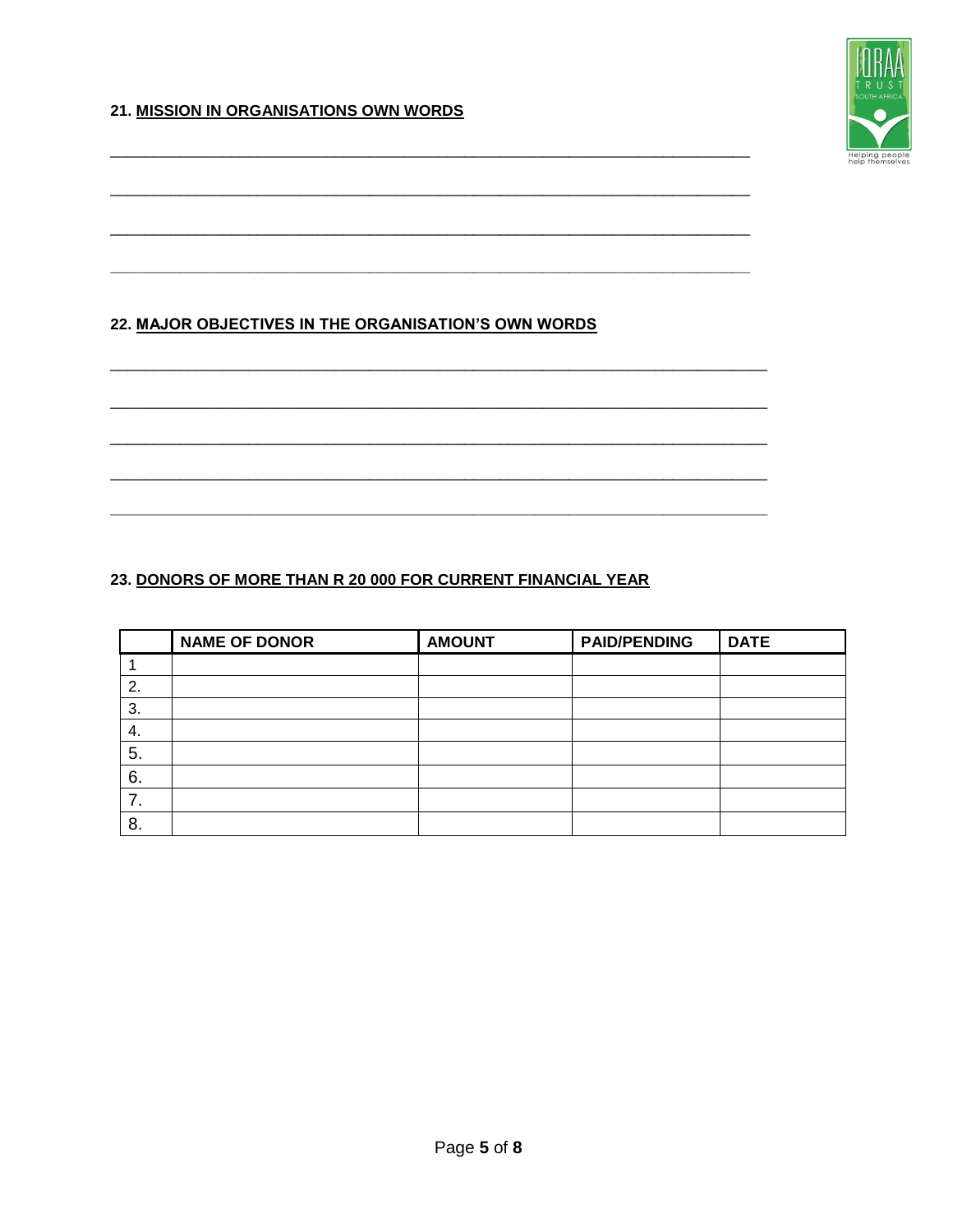## **SECTION B**



## **1.DETAILS ON THE ASSISTANCE REQUIRED**

 **(Please provide the information requested below on a separate sheet of paper)**

**Please select the type of assistance which the organisation is applying for:** 

**Operating Expenses New Assets Contract Other** 

Please provide more details on the selected type of assistance.

#### **Location**

Please provide information on the location of the project for which assistance is required.

#### **Objectives of the Project**

Please describe the concept and how it is expected to address the need in the community and what are some of the strengths and risks associated with implementing this concept.

#### **Control**

Is there an appropriate level of control and transparency with respect to corporate governance (board and management) and finances?

#### **Sustainability**

Will the project be sustainable both operationally and financially and how will this be achieved?

#### **Risk Factors**

Are there any factors outside of the control of your organisation that could impact either positively or negatively on the Project?

#### **2. IMPACT OF THE ASSISTANCE APPLIED FOR**

#### **Please provide the following information on the impact of the assistance applied for:**

- a. How broadly will the assistance impact upon the life of its target beneficiaries and others?
- b. How many people will benefit directly and how many people indirectly from the Project over the short and long term?
- c. How long and to what extent will the benefit last into the future?

#### **Other Comments:**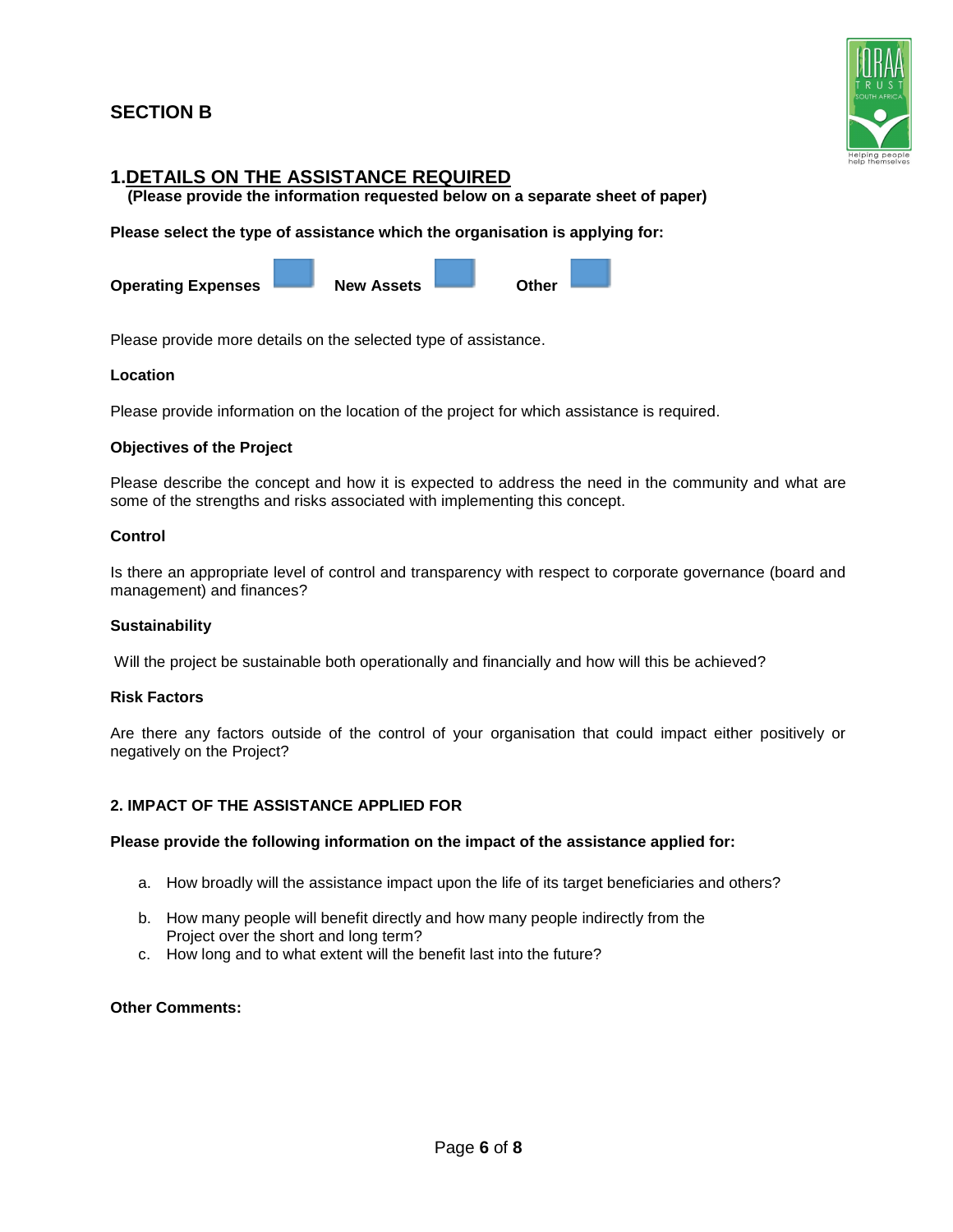### **3. FINANCIAL INFORMATION ON THE PROJECT**



**3.1 Has your Organisation applied to Albaraka Bank or any other Institution for funding for this project? If so then please provide the following information:**

| NAME OF INSTITUTION | <b>DATE APPLIED</b> | AMOUNT APPLIED FOR |
|---------------------|---------------------|--------------------|
|                     |                     |                    |
|                     |                     |                    |
|                     |                     |                    |

#### **3.2 Please provide the following information on the cost and funding of the project:**

| Total cost of the project     | Year 1: |
|-------------------------------|---------|
| <b>Total amount requested</b> | Year 1: |

#### **Alternative Sources of Funding**

*If the Organisation is not requesting the total project cost from IQRAA TRUST, please list the sources of the balance of the project funding in the table below.*

| <b>Source of Funds</b> | <b>Amount</b> | <b>Status(See Note Below)*</b> |
|------------------------|---------------|--------------------------------|
|                        |               |                                |
|                        |               |                                |
|                        |               |                                |
|                        |               |                                |
|                        |               |                                |
|                        |               |                                |
|                        |               |                                |
|                        |               |                                |
|                        |               |                                |
| <b>TOTAL</b>           |               |                                |

**\***Indicate in this column, if the funds have been already been received or have been committed or pledged to your organisation by the potential donor/grantor**.**

#### **Budget Breakdown for the Project**

*Please provide a detailed budget breakdown for the project as follows:*

- *1. Detailed Capital expenditure budget for the project for the next two years.*
- *2. Detailed Income and Expenditure Budget for the project for the next two years.*
- 3. *A Summary of the total funding requirements both in respect of operating and capital expenditure and how the requirements will be funded.*